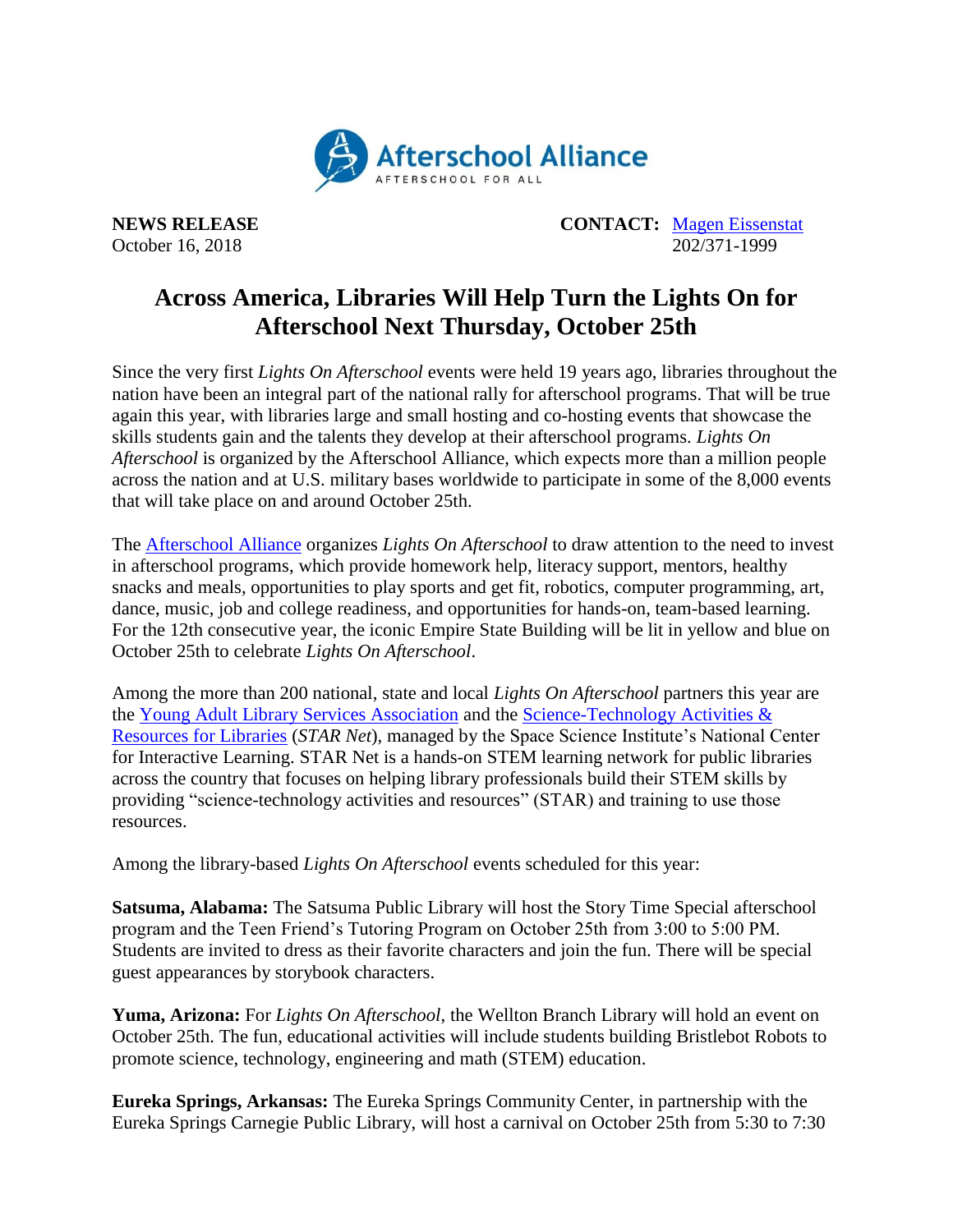PM for *Lights On Afterschool*. There will be an inflatable planetarium, with presentations by a student outreach group from the University of Arkansas. There will also be dance performances from local troupes, a karate demonstration from Groves Karate studio, a collective painting activity, and booths with carnival games. Mayor Butch Berry will emcee the event and issue a proclamation about the afterschool program.

**Hinesville, Georgia:** On October 25th from 4:00 to 7:00 PM, the Dream Builders Learning Center afterschool program in Midway, Georgia will partner with the Hinesville Public Library and Keep Liberty Beautiful for an open house and garden party on the library's campus. Hinesville Public Library will facilitate a science, technology, engineering, arts and math (STEAM) program at which children make terrariums and discuss how things grow. Students will also tour and plant in the Keep Liberty Beautiful garden they have adopted, while discussing recycling and water conservation. Parents will discuss the importance and impact of afterschool programs with Dream Builders afterschool staff. The event will feature games and crafts, and child advocate Demmentrice Jefferson will serve as the keynote speaker. Local school board members and United Way representatives may attend.

**Hays, Kansas:** On October 25th, the Science and Mathematics Education Institute at Fort Hays State University (FHSU) will celebrate *Lights On Afterschool* from 3:30 to 4:30 PM in their makerspace in Forsyth Library. Students will make 'squishy circuits' out of conductive dough and LED light, as well as invent small projects with "Little Bits" snap-together electronics. FHSU students, faculty and community members will attend.

**Caruthersville, Missouri:** For *Lights On Afterschool*, Caruthersville Public Library will hold an open house on October 25th from 3:00 to 5:30 PM for children and parents. There will be tours of the library focused on the children's room to show parents what their children do after school. Students and parent will play board games together.

**Farmington, New Mexico**: Organized by Afterschool Ambassador Flo Trujillo, on Thursday, October 25, the Farmington Public Library will host "7 Habits of Happy Kids." Students will each get a piece of a puzzle and will together post a positive leadership message through a floor puzzle for *Lights on Afterschool*. Using a "Can-Do" Attitude, youth will engage in the 7 Habits and focus on science, technology, engineering and math (STEM) activities at the library. Participants will each receive a *Lights On* strobe light, glasses, a wristband, and more from library staff and join a Tippie Toe Parade (tour the library) following story time.

The [America After 3PM](http://www.afterschoolalliance.org/AA3PM/) household survey of more than 30,000 families, commissioned by the Afterschool Alliance, found that participation in afterschool programs has increased to 10.2 million students nationwide, up from 6.5 million in 2004. But the unmet demand for afterschool programs has increased as well. Today, for every child in an afterschool program, there are two more whose parents say they would participate, if a program were available. Unmet demand is especially high in rural communities and communities of concentrated poverty. One in five students in the country is unsupervised after the school day ends.

[Peachjar](https://peachjar.com/?utm_source=afterschool-alliance&utm_medium=press-release&utm_campaign=Afterschool%20Alliance%20Press%20Release%20Homepage) helps afterschool programs connect with families and is a generous sponsor of *Lights On Afterschool* this year.

KIND snacks joined forces with the Afterschool Alliance and Nickelodeon's Worldwide Day of Play to support *Lights On Afterschool* this year by feeding healthy appetites. KIND has provided